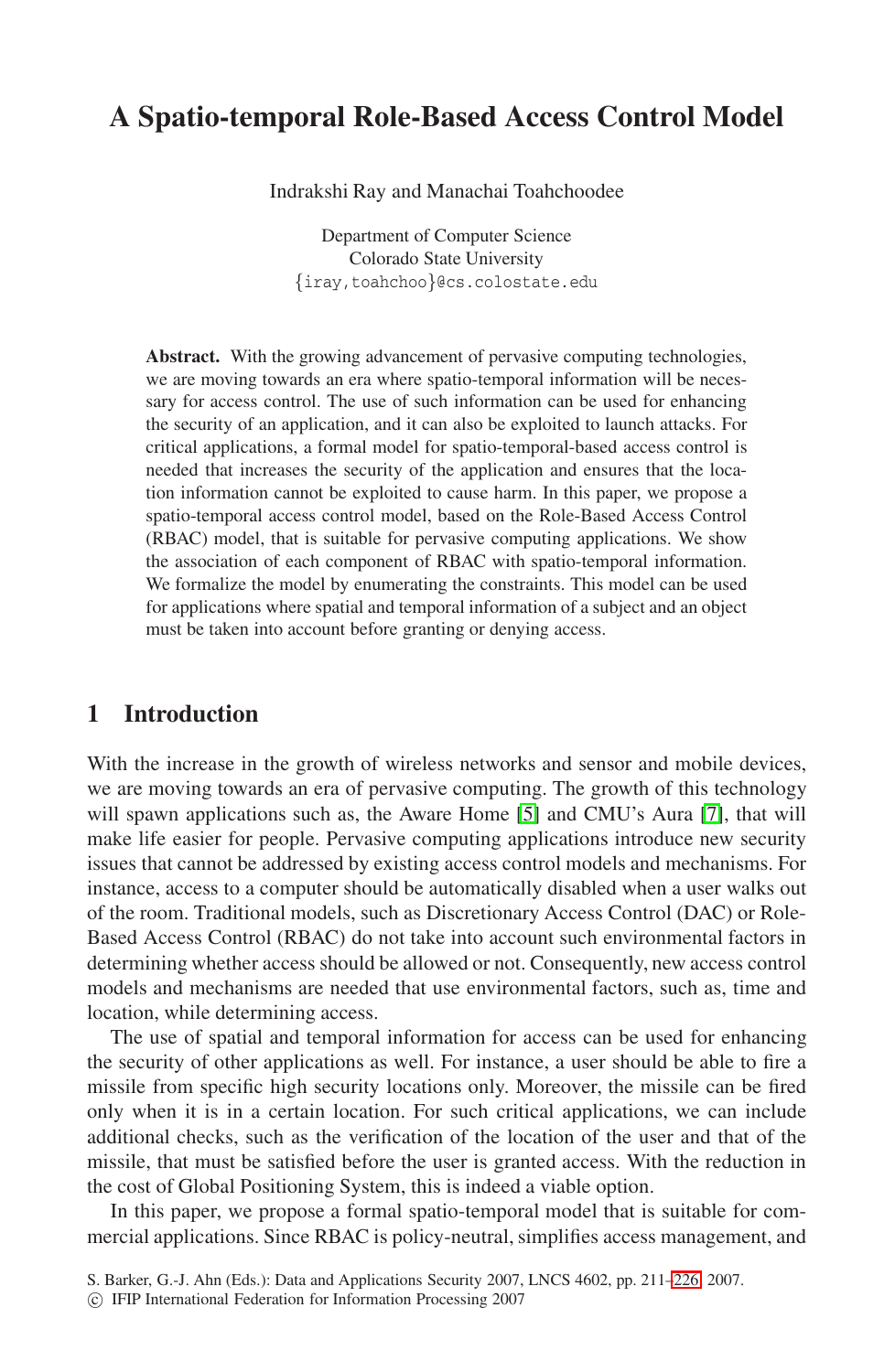#### 212 I. Ray and M. Toahchoodee

used by commercial applications, [we](#page-1-0) decide to base our work on it. We show how RBAC can be extended to incorporate the notion of time and location. We illustrate how each component of RBAC is related with time and location. In other words, we explain how time and loca[tio](#page-13-0)n impact each component of RBAC. Finally, we show how this spatio-temporal information can be used to determine whether an user has access to a given object. The correct behavior of this model is formulated in terms of constraints that must be satisfied by any application using this model.

<span id="page-1-0"></span>The rest of the paper is organized as follows. Section 2 describes the related work. Section 3 briefly illustrates how time and location are represented in our model. Section 4 shows the relationship of each component of Core RBAC with location. Se[ctio](#page-15-3)ns 5, 6 and 7 propose different types of hierarchies and separation of duty constraints that we can have in our model. Section 8 discusses a simple example using our model. Section 9 concludes the paper with some pointers to future directions.

## **2 Related Work**

Recently, some [re](#page-15-4)search attempts have been done under the area of context aware access control. Yu et al. [15] proposed LTAM a location-temporal authorization model, which is based on a Discretionary Access Control (DAC) model. The goal of this paper is different than ours; it focuses on controlling access to the different locations. For example, access rules may have temporal constraints that can specify when a user can enter or leave a location or how many times a user can enter a location. However, it does not address the issue of where and when a subject can access a given object. Since this model is based on DAC, authorization management is a problem.

Role-based access control model [6] is used for addressing the access control needs of commercial organizations. In RBAC permissions are attached to roles and users must be assigned to roles to get the permissions. Permissions determine what operations can be carried out on resources under access control. A user must establish a session to activate a subset of roles to which the user is assigned. Each user can activate multiple sessions, however, each ses[sion](#page-15-5) is associated with only one user. The operations that a user can perform in a session depend on the roles activated in that session and the permissions associated with those roles. RBAC also supports role hierarchies. Role hierarchies define an inheritance relationship between roles. To prevent conflict of interests that arise in an organization, RBAC allows the specification of Static and Dynamic Separation of Duty constraints.

Several work exists that improve RBAC functionality. We discuss only those that are very closely related to ours. Some of these work focus on how RBAC can be extended to make it context aware. Sampemane et al. [12] present a new access control model for active spaces. Active space denotes the computing environment integrating physical spaces and embedded computing software and hardware entities. The active space allows interactive exchange of information between the user and the space. Environmental aspects are adopted into the access control model for active spaces, and the space roles are introduced into the implementation of the access control model based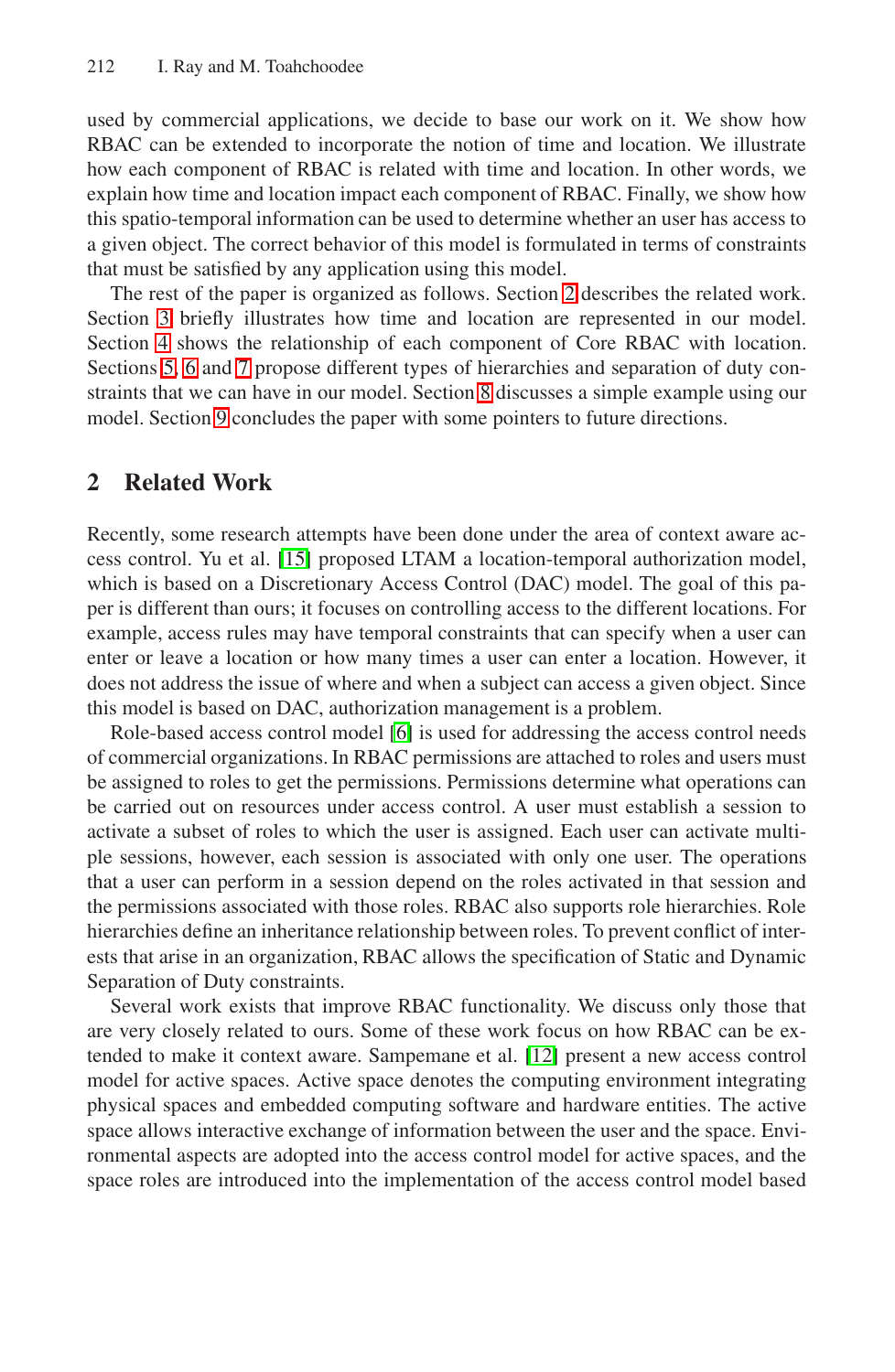on RBAC. The model supports specification of MAC policies in which system administrator maintains the access matrix and DAC policies in which users create and update security policies for their devices.

Covington et al. [5] introduce [en](#page-15-6)vironment roles in a generalized RBAC model (GR-BAC) to help control access control to private information and resources in ubiquitous computing applications. The environments roles differ from the subject roles in RBAC but do have similar properties including role activation, role hierarchy and separation of duty. In the access control framework enabled by environment roles, each element of permission assignment is associated with a set of environment roles, and environment roles are activated according to the changing conditions specified in environmental conditions; in this way, environmental properties like time and location are introduced to the access control framework. In a subsequent work [4], Covington et al. describes the Context-Aware Se[cu](#page-15-7)rity Architecture (CASA) which is an implementation of the GR-BAC model. The access control is provided by the security services in the architecture. In CASA, polices are expressed as roles and managed by the security management service, authentication and authorization ser[vic](#page-15-8)es are used to verify user credentials and determine access to the system resources. The environmental role activation services manage environmental role activation and deactivation according to the environment variables collected by the context management services.

Other extensions to RBAC include the Temporal Role-Based Access Control Model (TRBAC) proposed by Bertin[o](#page-15-9) et al. [1]. This work adds the time dimension to the RBAC model. The authors in this paper introduce the concept of role enabling and disabling. Temporal constraints determine when the roles can be enabled or disabled. A role can be activated only if it has been enabled. Joshi et al.[8] extend this work by proposing the Generalized Temporal [Rol](#page-15-10)e Based Access Control Model (GTRBAC). In this work the authors introduce the concept of time-based role hierarchy and time-based separation of duty. These works do not discuss the impact of spatial information.

Researchers have also extended RBAC to incorporate spatial information. The most important work in this regard is the GEO-RBAC [2]. In this model, role activation is [ba](#page-15-1)[se](#page-15-11)[d o](#page-15-12)n the location of the user. For instance, a user can acquire the role of teacher only when he is in the school. Outside the school, he can acquire the role of citizen. The model supports role hi[era](#page-15-13)rchies but does not deal with separation of duties. Another work incorporating spatial information is by Ray et al. [11]. Here again, the authors propose how each component of RBAC is influenced by location. The authors define their formal model using the Z specification language. Role hierarchy and separation of duties are not addressed in this paper. None of these work discuss the impact of time on location. Location-based access control has been addressed in other works not pertaining to RBAC [7,9,10].

To the best of our knowledge, the only work which propose incorporating both time and location in RBAC is by Chandran et al. [3]. The paper combines the main features of GTRBAC and GEO-RBAC. Here again, role is enabled by time constraints. The user can activate the role if the role is enabled and the user satisfies the location constraints associated with role activation. Our current work is closely related to this work. The similarity is that in both the models role activation occurs when temporal and spatial constraints are satisfied. However, there are a number of points where we differ. First,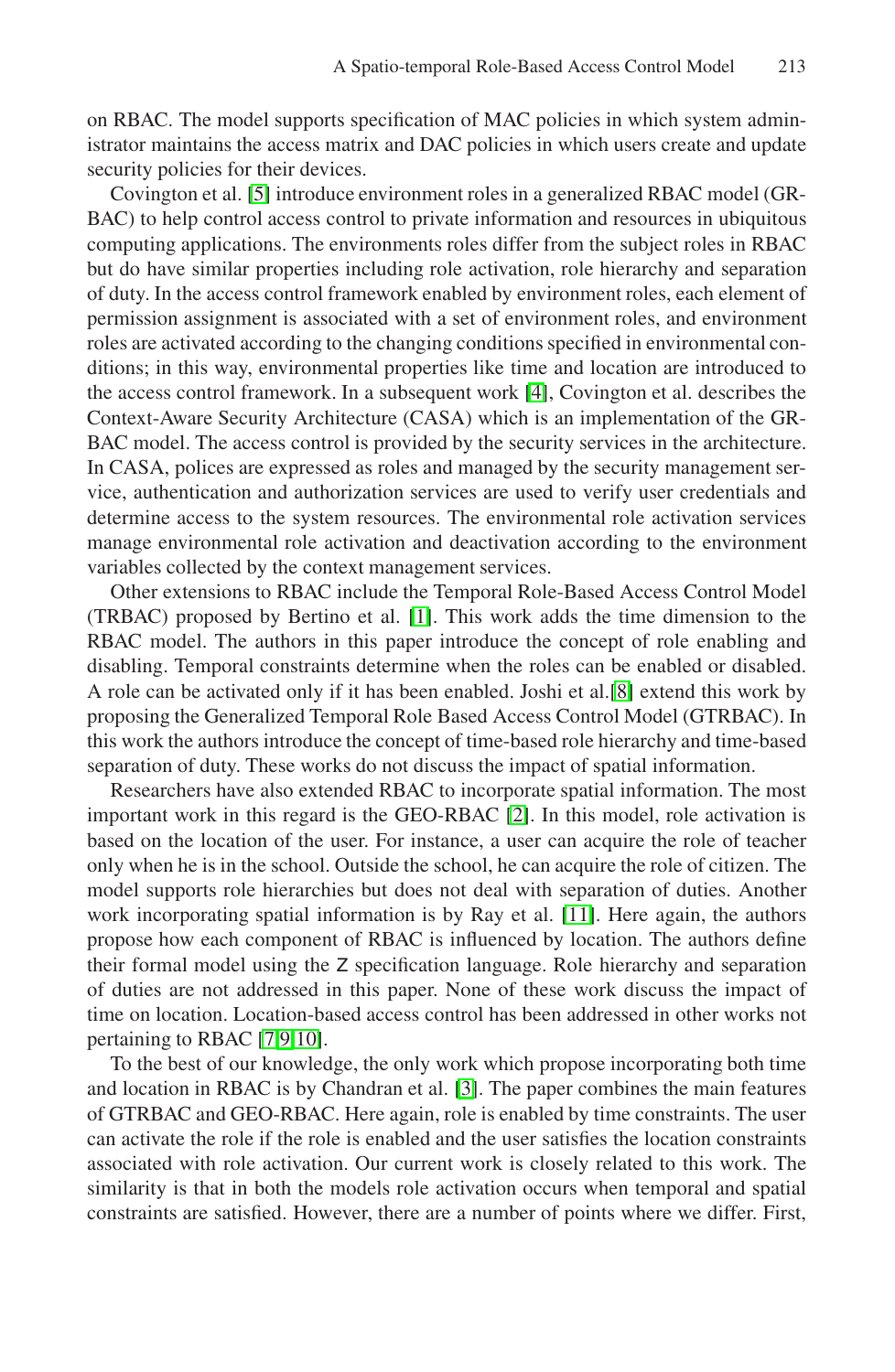#### 214 I. Ray and M. Toahchoodee

in Chandran's work, role assignment is not dependent on location or time. A number of motivating examples indicate that role assignment should be dependent on role and time. Consequently, we incorporate this feature in our model. Second, in Chandran's work, when a role can be activated all the permissions associated with the role can be invoked. This may not be true in real world. For instance, a system administrator's role can be activated from 9:00 a.m. to 9:00 p.m. everyday. However, he can perform backup only during 8:00 to 9:00 p.m. on Fridays. Chandran's model cannot express this situation. We associate a permission with additional location and temporal constraints that must be satisfied before a permission can be invoked. Third, Chandran's work does not discuss the impact of location and time on role hierarchy or separation of duty. We propose different types of time and location based hierarchy and separation of duty con[str](#page-15-9)[ai](#page-15-13)nts in our model which will be useful for real-world applications.

## **3 Representing Location and Time**

#### **3.1 Representing Location**

In order to perform location-based access control, we need to perform operations on location information and protect the location information. In this section, we formalize the concept of location [2,3] and propose the location comparison operators that are used in our model.

There are two types of locations: *physical* and *logical*. All users and objects are associated with locations that correspond to the physical world. These are referred to as the physical locations. A physical location is formally defined by a set of points in a three-dimensional geometric space.

**Definition 1. [Physical Location]** *A physical location PLoci is a non-empty set of points*  $\{p_i, p_j, \ldots, p_n\}$  *where a point*  $p_k$  *is represented by three co-ordinates.* 

Physical locations are grouped into symbolic representations that will be used by applications. We refer to these symbolic representations as logical locations. Examples of logical locations are Fort Collins, Colorado etc.

**Definition 2. [Logical Location]** *A logical location is an abstract notion for one or more physical locations.*

We assume the existence of two translation functions,  $m$  and  $m'$ , that convert from logical locations to physical locations and vice-versa.

**Definition 3. [Mapping Functions** *m* **and** *m* **]** *m is a total function that converts a physical location into a logical one. m is a total function that converts a logical location into a physical one. Let P be the set of all possible physical locations and L be the set of all logical locations. The following formalizes the functions.*

$$
- m : P \to L.
$$

 $- m' : L \rightarrow P$ 

- *– For any logical location Loc<sub>i</sub>*,  $m(m'(Loc<sub>i</sub>)) = Loc<sub>i</sub>$ .
- $-$  *For any physical location PLoc<sub>j</sub>,*  $m'(m(PLoc<sub>j</sub>)) = PLoc<sub>j</sub>$ *.*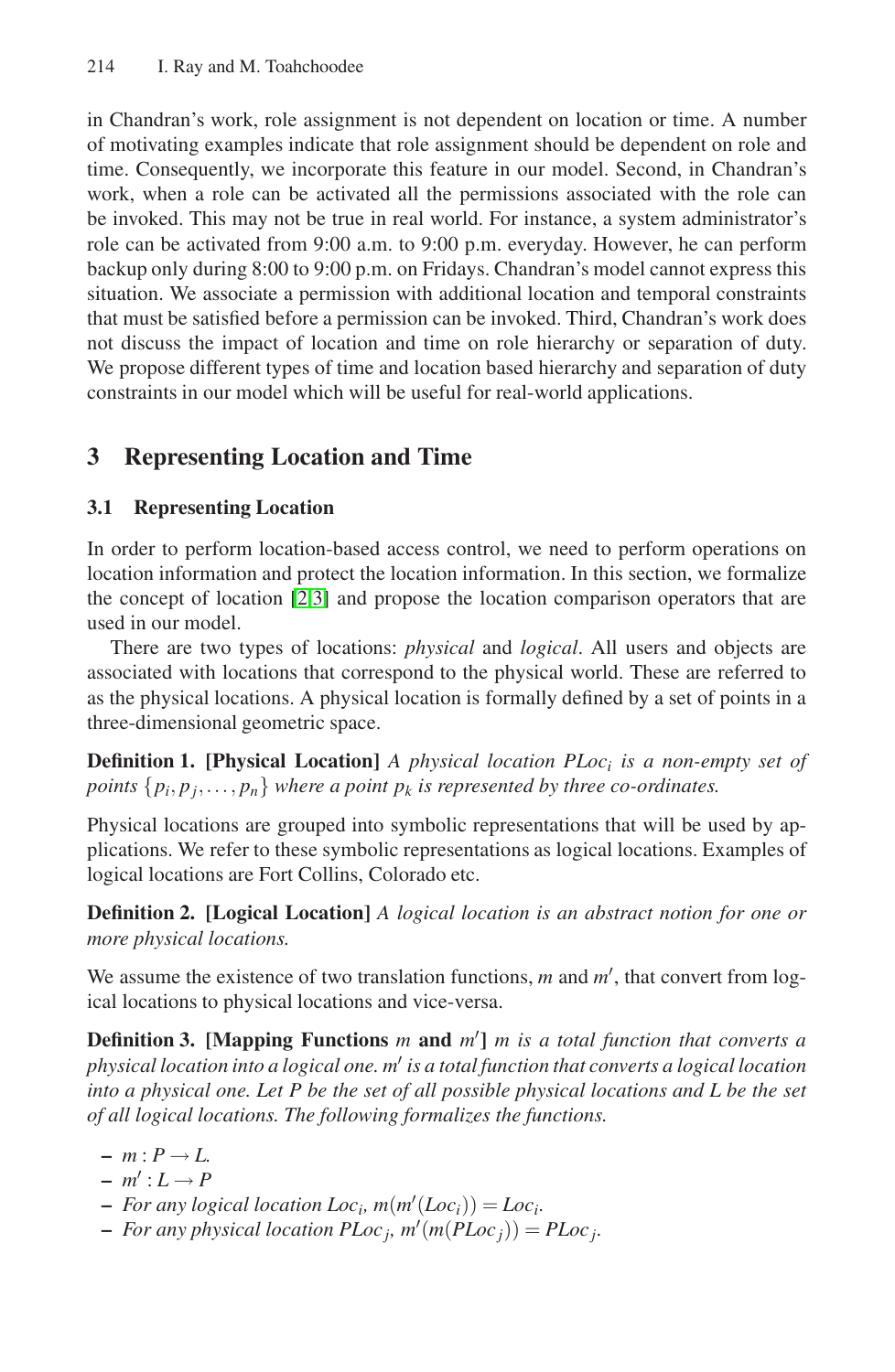Different kinds of relationships may exist between a pair of locations. We discuss one such relationship, known as *containment*, that will be used in this paper. Containment formalizes the idea whether one location is contained within another. Intuitively, a physical location  $ploc_j$  is contained in another physical location  $ploc_k$ , if all points in  $ploc_j$ also belong to *plock*. This is formalized as follows.

**Definition 4. [Containment Relation]** *A physical location plocj is said to be contained in another physical location ploc<sub>k</sub>, denoted as, ploc<sub>i</sub> ⊆ <i>ploc<sub>k</sub>*, *if the following condition holds:*  $\forall p_i \in ploc_j, p_i \in ploc_k$ . The location ploc<sub>j</sub> is called the contained *location and ploc<sub>k</sub> is referred to as the containing or the enclosing location.* A log*ical location lloc<sub>m</sub> is contained in lloc<sub>n</sub>, denoted as, lloc<sub>m</sub>*  $\subseteq$  *<i>lloc<sub>n</sub>, if and only if the physical location corresponding to llocm is contained within that of llocm, that*  $is m'(lloc<sub>m</sub>) \subseteq m'(lloc<sub>n</sub>).$ 

Note that, a physical location may be contained in a logical location or vice-versa. In such cases, we use the mapping functions to convert the logical locations into physical ones and then test whether one is contained within the other.

We assume the existence of a logical location called *universe* that contains all other locations.

In the rest of the paper, we do not discuss physical locations any more. The locations referred to are logical locations.

### **3.2 Representing Time**

Our model uses two kinds of temporal information. We feel it is necessary to distinguish between these two kinds of information because they have very different semantics. The first is known as time instant and the other is time interval. Time can be represented as a set of discrete points on the time line.

**Definition 5. [Time Instant]** *A* time instant *is one discrete point on the time line.*

The exact granularity of a time instant will be application dependent. For instance, in some application a time instant may be measured at the nanosecond level and in another one it may be specified at the millisecond level.

**Definition 6. [Time Interval]** *A* time interval *is a set of time instances. When the time instances making up an interval are consecutive, we refer to the interval as a* continuous *one. Otherwise, the interval is said to be* non-continuous*.*

Example of a continuous interval is 9:00 a.m. to 3:00 p.m. on 25th December. Example of a non-continuous interval is 9:00 a.m. to 6:00 p.m. on Mondays to Fridays in the month of March. Some researchers refer to time intervals as time expressions. We use the notation  $t_i \in d$  to mean that  $t_i$  is a time instance in the time interval d.

Two time intervals can be related by any of the following relations: *disjoint*, *equality*, and *overlapping*. Two time intervals  $tv_i$  and  $tv_j$  are disjoint if the intersection of the set of time instances in  $t v_i$  with those of  $t v_j$  results in the null set. Two time intervals  $t v_i$  and  $t\nu_i$  are equal if the set of time instances in  $t\nu_i$  is equal to those of  $t\nu_i$ . Two time intervals  $t_{vi}$  and  $t_{vi}$  are overlapping if the intersection of the set of time instances in  $t_{vi}$  with those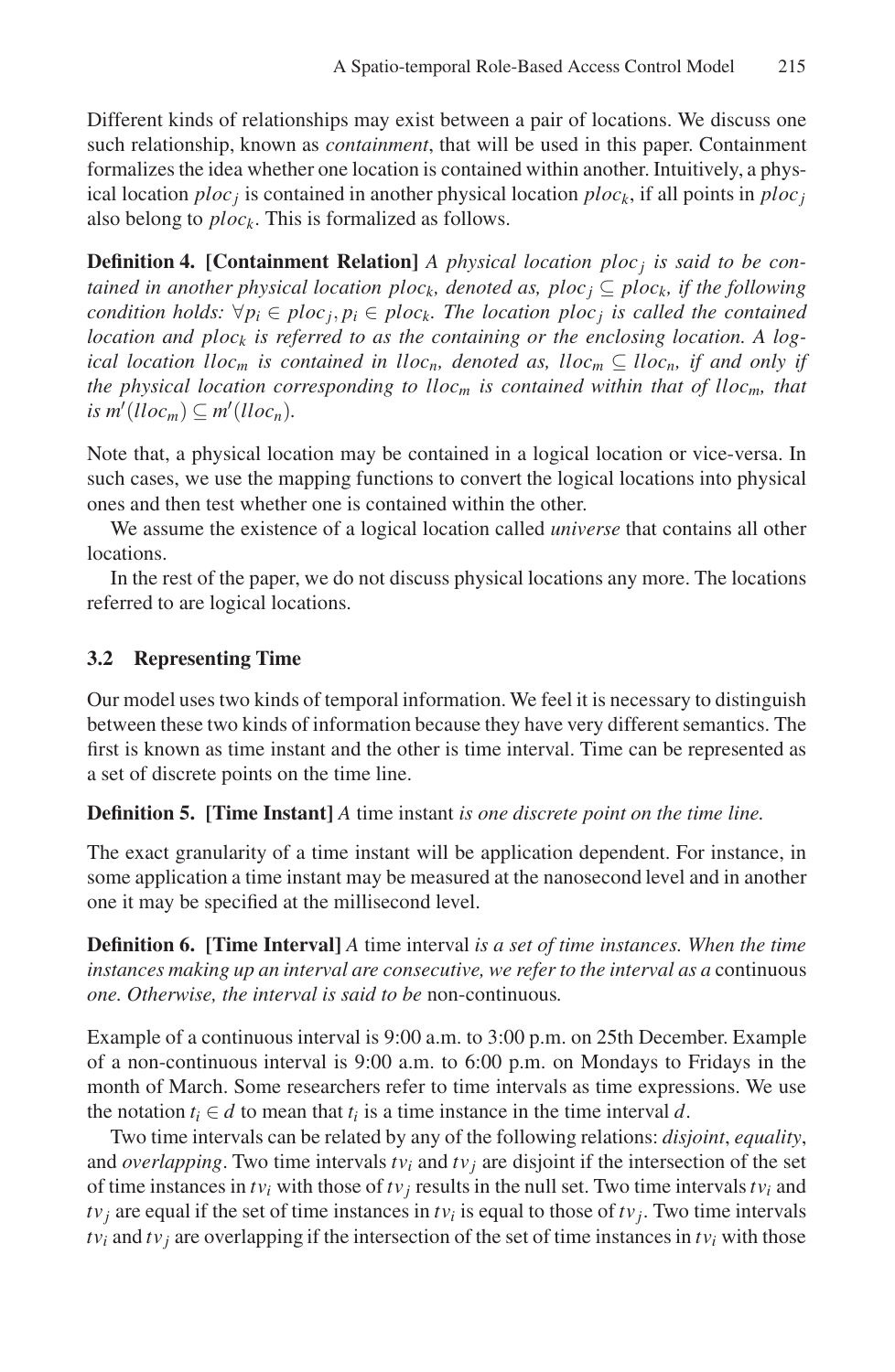of  $t v_j$  results in a non-empty set. A special case of overlapping relation is referred to as *containment*. A time interval  $tv_i$  is contained in another interval  $tv_i$  if the set of time instances in *tv<sub>i</sub>* is a subset of those in *tv<sub>i</sub>*. We formally denote this as  $tv_i \preceq tv_i$ .

# **4 Relationship of Core-RBAC Entities with Time and Location**

In this section, we describe how the entities in RBAC are associated with location and time. The different entities of RBAC are *Users*, *Roles*, *Sessions*, *Permissions*, *Objects* and *Operations*. We discuss how each of these components are associated with location and time.

# **4.1 Users**

We assume that each valid user, interested in doing some location-sensitive operation, carries a locating device which is able to track his location. The location of a user changes with time. The relation *UserLocation*( $u$ ,*t*) gives the location of the user at any given time instant *t*. Since a user can be associated with only one location at any given point of time, we have the following constraint:

 $UserLocation(u,t) = l_i \wedge UserLocation(u,t) = l_j \Leftrightarrow (l_i \subseteq l_j) \vee (l_i \subseteq l_i)$ 

We define a similar function  $UserLocations(u, d)$  that gives the location of the user during the time interval *d*. Note that, a single location can be associated with multiple users at any given point of time.

# **4.2 Objects**

Objects can be physical or logical. Example of a physical object is a computer. Files are examples of logical objects. Physical objects have devices that transmit their location information with the timestamp. Logical objects are stored in physical objects. The location and timestamp of a logical object corresponds to the location and time of the physical object containing the logical object. We assume that each object is associated with one location at any given instant of time. Each location can be associated with many objects. The function  $ObjLocation(o,t)$  takes as input an object  $o$  and a time instance *t* and returns the location associated with the object at time *t*. Similarly, the function *ObjLocations(o,d)* takes as input an object *o* and time interval *d* and returns the location associated with the object.

# **4.3 Roles**

We have three types of relations with roles. These are user-role assignment, user-role activation, and permission-role assignment.

We begin by focusing on user-role assignment. Often times, the assignment of user to roles is location and time dependent. For instance, a person can be assigned the role of U.S. citizen only in certain designated locations and at certain times only. To get the role of conference attendee, a person must register at the conference location during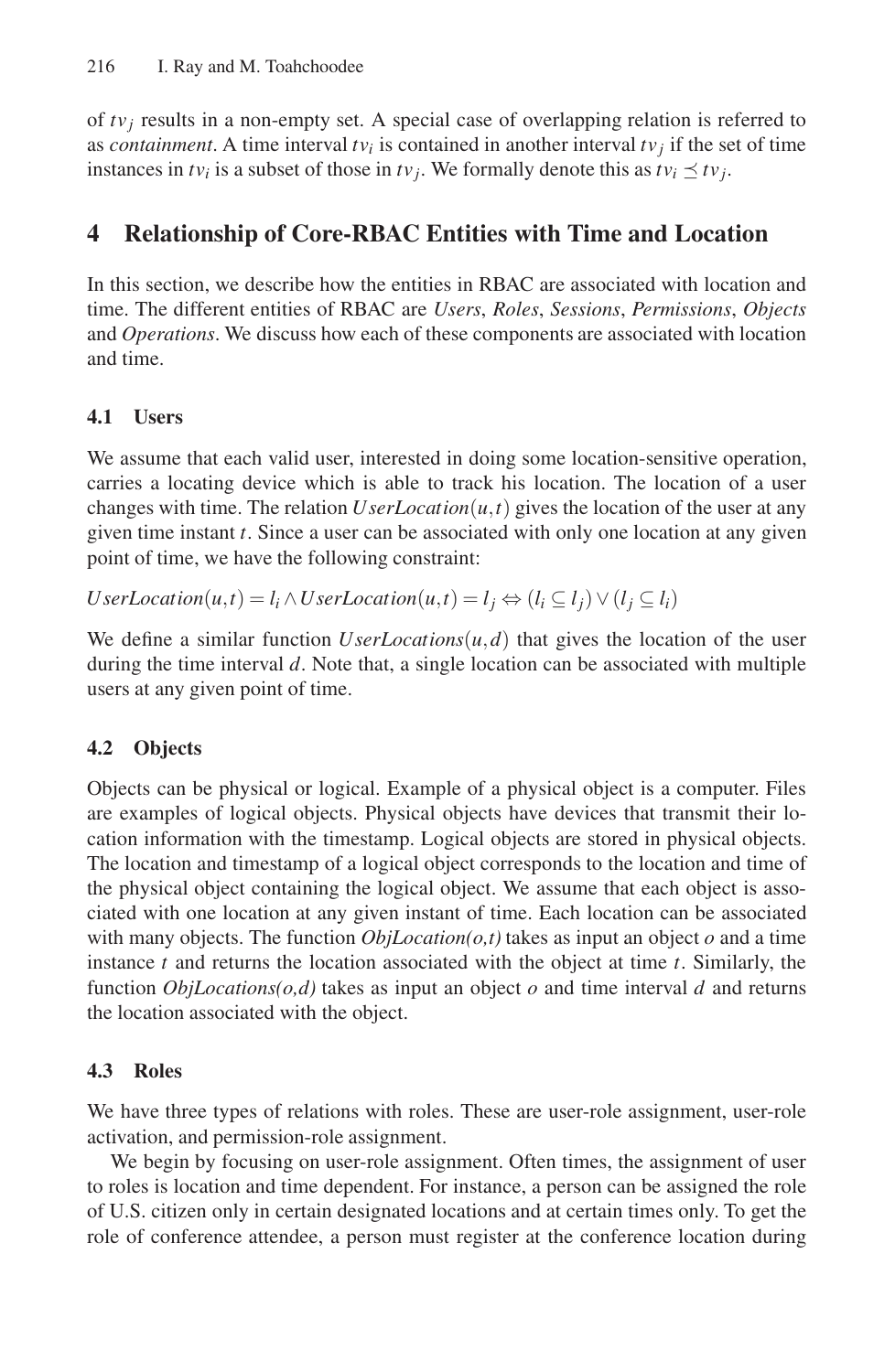specific time intervals. Thus, for a user to be assigned a role, he must be in designated locations during specific time intervals. In our model, a user must satisfy spatial and temporal constraints before roles can be assigned. We capture this with the concept of *role allocation*. A role is said to be *allocated* when it satisfies the temporal and spatial constraints needed for role assignment. A role can be assigned once it has been allocated.  $RoleA$ lloc $Loc(r)$  gives the set of locations where the role can be allocated.  $RoleA llocDur(r)$  $RoleA llocDur(r)$  gives the time interval where the role can be allocated. Some role *s* can be allocated anywhere, in such cases  $RoleAllocLoc(s) = universe$ . Similarly, if role *p* can be assigned at any time, we specify *RoleAllocDur*(*p*) = *always*.

Some roles can be activated only if the user is in some specific locations. For instance, the role of audience of a theater can be activated only if the user is in the theater when the show is on. The role of conference attendee can be activated only if the user is in the conference site while the conference is in session. In short, the user must satisfy temporal and location constraints before a role can be activated. We borrow the concept of *role-enabling* [1,8] to describe this. A role is said to be *enabled* if it satisfies the temporal and location constraints needed to activate it. A role can be activated only if it has been enabled. *RoleEnableLoc*(*r*) gives the location where role *r* can be activated and  $RoleEnableDur(r)$  gives the time interval when the role can be activated.

The predicate *UserRoleAssign*( $u$ ,*r*,*d*,*l*) states that the user *u* is assigned to role *r* during the time interval *d* and location *l*. For this predicate to hold, the location of the user when the role was assigned must be in one of the locations where the role allocation can take place. Moreover, the time of role assignment must be in the interval when role allocation can take place.

 $UserRoleAssign(u,r,d,l) \Rightarrow (UserLocation(u,d) = l) \wedge$  $(l ⊆ RoleAllocLoc(r)) ∧ (d ⊆ RoleAllocDur(r))$ 

The predicate *UserRoleActivate*( $u$ , $r$ , $d$ , $l$ ) is true if the user  $u$  activated role  $r$  for the interval *d* at location *l*. This predicate implies that the location of the user during the role activation must be a subset of the allowable locations for the activated role and all times instances when the role remains activated must belong to the duration when the role can be activated and the role can be activated only if it is assigned.

 $U$ *serRoleActivate*( $u, r, d, l$ )  $\Rightarrow$ (*l* ⊆ *RoleEnableLoc*(*r*)) ∧(*d* ⊆ *RoleEnableDur*(*r*)) ∧*UserRoleAssign*(*u*,*r*,*d*,*l*)

The additional constraints imposed upon the model necessitates changing the preconditions of the functions *AssignRole* and *ActivateRole*.

The permission role assignment is discussed later.

#### **4.4 Sessions**

In mobile computing or pervasive computing environments, we have different types of sessions that can be initiated by the user. Some of these sessions can be locationdependent, others not. Thus, sessions are classified into different types. Each instance of a session is associated with some type of a session. The type of session instance *s* is given by the function  $Type(s)$ . The type of the session determines the allowable location. The allowable location for a session type *st* is given by the function *SessionLoc*(*st*).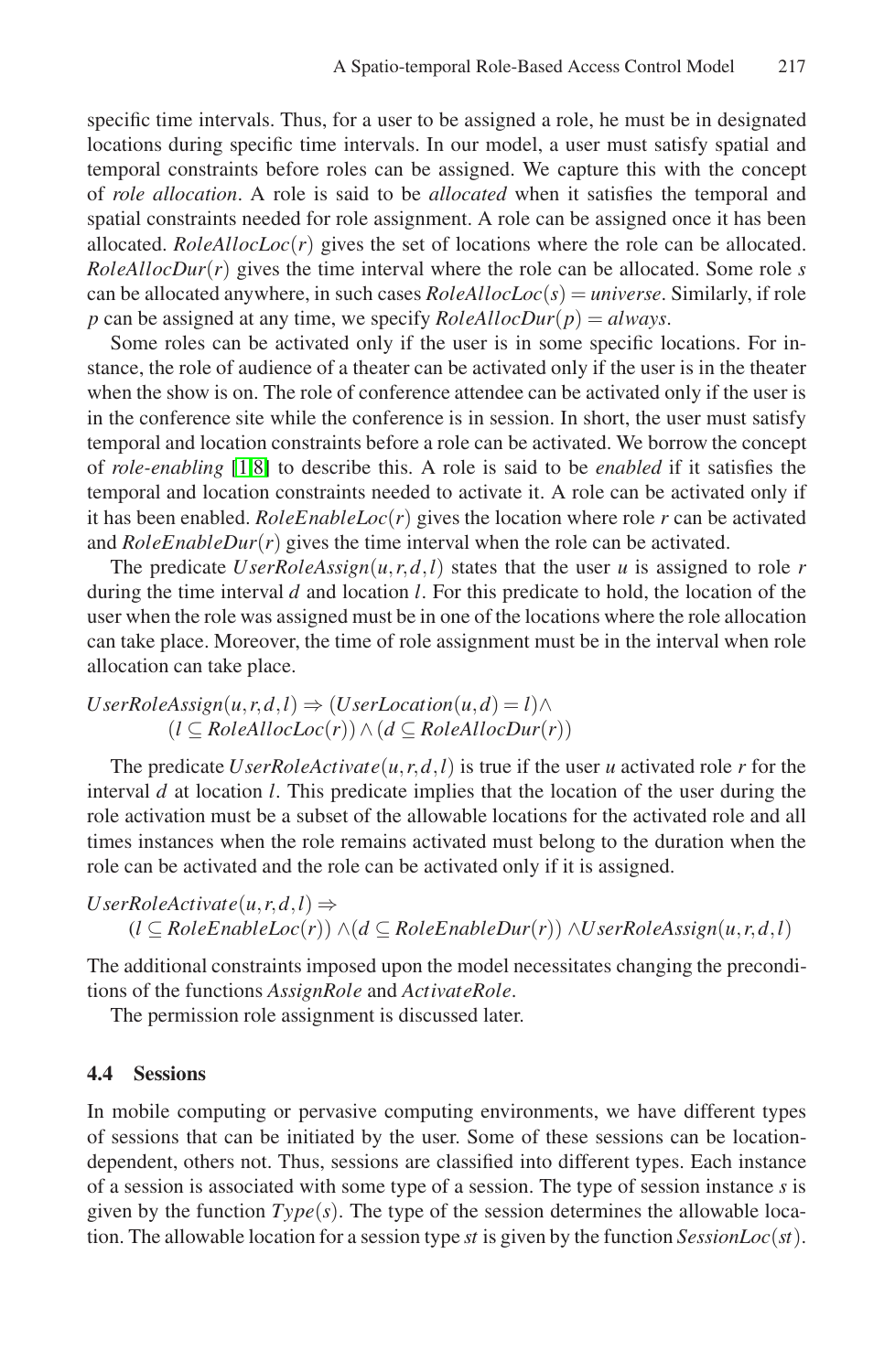When a user *u* wants to create a session *si*, the location of the user for the entire duration of the session must be contained within the location associated with the session. The predicate  $SessionUser(u, s, d)$  indicates that a user *u* has initiated a session *s* for duration *d*.

 $SessionUser(u, s, d) \Rightarrow (Use Location(u, d) \subseteq SessionLoc(Type(s)))$ 

Since sessions are associated with locations, not all roles can be activated within some session. The predicate  $SessionRobles(u,r,s,d,l)$  states that user *u* initiates a session *s* and activates a role for duration *d* and at location *l*.

 $SessionRole(u,r,s,d) \Rightarrow UserRoleActive(u,r,d,l) \land l \subseteq SessionLoc(Type(s)))$ 

#### **4.5 Permissions**

The goal of our model is to provide more security than their traditional counterparts. This happens because the time and location of a user and an object are taken into account before making the access decisions. Our model also allows us to model real-world requirements where access decision is contingent upon the time and location associated with the user and the object. For example, a teller may access the bank confidential file if and only if he is in the bank and the file location is the bank secure room and the access is granted only during the working hours. Our model should be capable of expressing such requirements.

Permissions are associated with roles, objects, and operations. We associate three additional entities with permission to deal with spatial and temporal constraints: user location, object location, and time. We define three functions to retrieve the values of these entities. *PermRoleLoc*( $p, r$ ) specifies the allowable locations that a user playing the role *r* must be in for him to get permission *p*. *PermObjLoc*( $p$ , $o$ ) specifies the allowable locations that the object *o* must be in so that the user has permission to operate on the object  $o$ . *PermDur(p)* specifies the allowable time when the permission can be invoked.

We define another predicate which we term *PermRoleAcquire*(*p*,*r*,*d*,*l*). This predicate is true if role r has permission p for duration d at location l. Note that, for this predicate to be true, the time interval *d* must be contained in the duration where the permission can be invoked and the role can be enabled. Similarly, the location *l* must be contained in the places where the permission can be invoked and role can be enabled.

### *PermRoleAcquire*( $p, r, d, l$ ) ⇒ ( $l$  ⊆ (*PermRoleLoc*( $p, r$ )∩*RoleEnableLoc*( $r$ ))) ∧(*d* ⊆ (*PermDur*(*p*)∩*RoleEnableDur*(*p*)))

The predicate  $PermUserAcquire(u, o, p, d, l)$  means that user *u* can acquire the permission  $p$  on object  $o$  for duration  $d$  at location  $l$ . This is possible only when the permission *p* is assigned some role *r* which can be activated during *d* and at location *l*, the user location and object location match those specified in the permission, the duration *d* matches that specified in the permission.

*PermRoleAcquire*(*p*,*r*,*d*,*l*)∧*UserRoleActivate*(*u*,*r*,*d*,*l*) ∧(*Ob jectLocation*(*o*,*d*) ⊆ *PermOb jectLoc*(*p*,*o*)) ⇒ *PermUserAcquire*(*u*,*o*, *p*,*d*,*l*)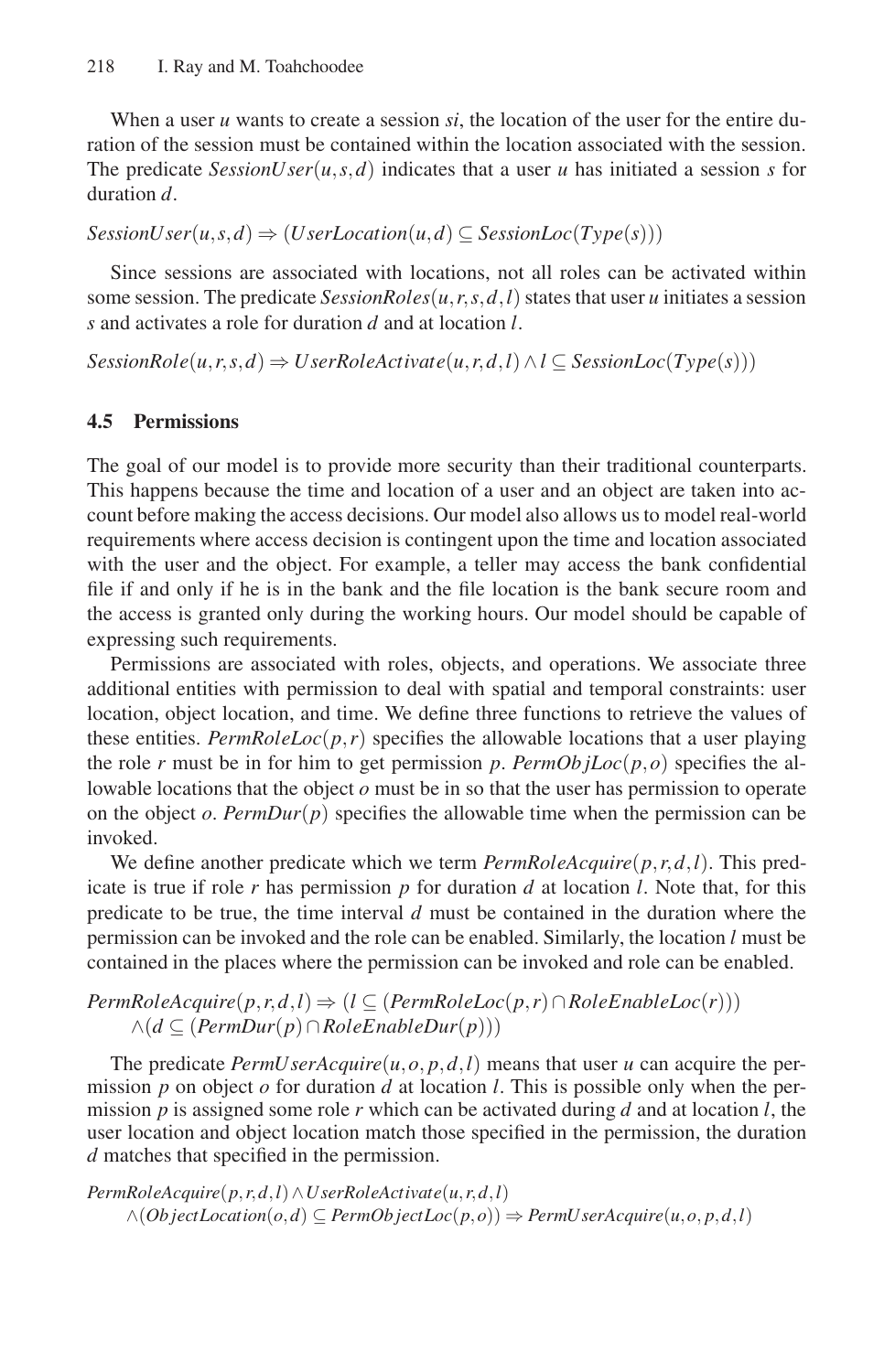## **5 Impact of Time and Location on Role-Hierarchy**

The structure of an organization in terms of lines of authority can be modeled as an hierarchy. This organization structure is reflected in RBAC in the form of a role hierarchy [13]. Role hierarchy is a relation among roles. This relation is transitive, and anti-symmetric. Roles higher up in the hierarchy are referred to as senior roles and those lower down are junior roles. The major motivation for adding role hierarchy to RBAC was to simplify role management. Senior roles can inherit the permissions of junior roles, or a senior role can activate a junior role, or do both depending on the nature of the hierarchy. This obviates the need for separately assigning the same permissions to all members belonging to a hierarchy.

Joshi et al. [8] identify two basic types of hierarchy. The first is the permission inheritance hierarchy where a senior role *x* inherits the permission of a junior role *y*. The second is the role activation hierarchy where a user assigned to a senior role can activate a junior role. Each of these hierarchies may be constrained by location and temporal constraints. Consequently, we have a number of different hierarchical relationships in our model.

**Definition 7. [Unrestricted Permission Inheritance Hierarchy]** *Let x and y be roles such that*  $x \geq y$ *, that is, senior role x has an unrestricted permission-inheritance relation over junior role y. In such a case, x inherit's y's permissions but not the locations and time associated with it. This is formalized as follows:*

∀*p*,(*x* ≥ *y*)∧*PermRoleAcquire*(*p*,*y*,*d*,*l*) ⇒ *PermRoleAcquire*(*p*,*x*,*d* ,*l* )

In the above hierarchy, a senior role inherits the junior roles permissions. However, unlike the junior role, these permissions are not restricted to time and location. Account auditor role inherits the permissions from the accountant role. He can use the permissions at any time and at any place.

**Definition 8. [Unrestricted Activation Hierarchy]** *Let x and y be roles such that*  $x \geq 0$ *y, that is, senior role x has a role-activation relation over junior role y. Then, a user assigned to role x can activate role y at any time and at any place. This is formalized as follows:*

 $\forall u, (x \succcurlyeq y) \land Userႍ{RoleActive}(u, x, d, l) \Rightarrow User \text{RoleActive}(u, y, d', l')$ 

Here again a user who can activate a senior role can also activate a junior role. This junior role can be activated at any time and place. A project manager can activate the code developer role at any time and at any place.

**Definition 9. [Time Restricted Permission Inheritance Hierarchy]** *Let x and y be roles such that*  $x \geq t$  *y, that is, senior role x has a time restricted permission-inheritance relation over junior role y. In such a case, x inherit's y's permissions together with the temporal constraints associated with the permission. This is formalized as follows:*

∀*p*,(*x* ≥*lt y*)∧*PermRoleAcquire*(*p*,*y*,*d*,*l*) ⇒ *PermRoleAcquire*(*p*,*x*,*d*,*l* )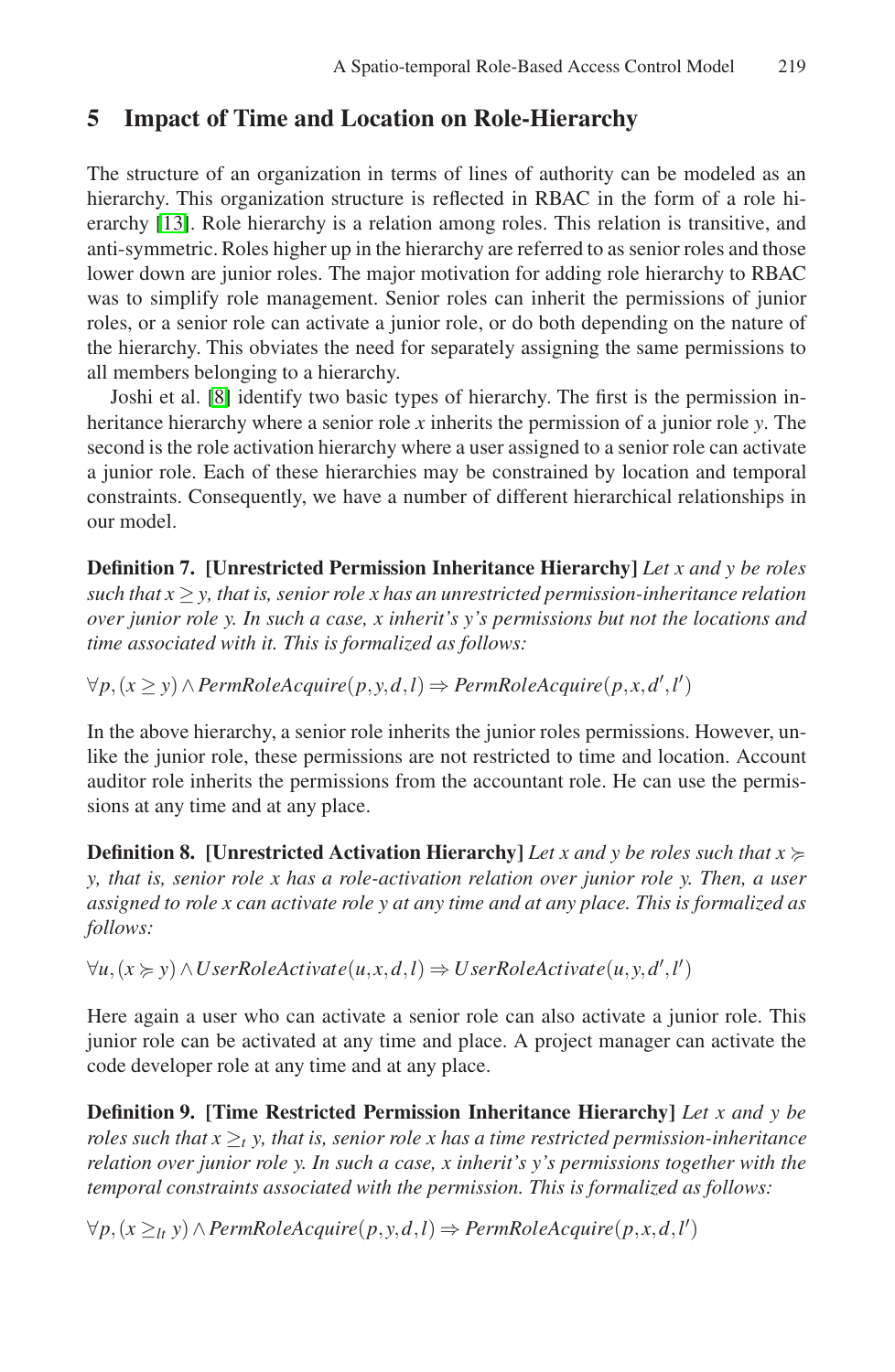In the above hierarchy, a senior role inherits the junior roles permissions. However, the duration when the permissions are valid are those that are associated with the junior roles. A contact author can inherit the permissions of the author until the paper is submitted.

**Definition 10. [Time Restricted Activation Hierarchy]** *Let x and y be roles such that*  $x \succcurlyeq_t y$ , that is, senior role x has a role-activation relation over junior role y. Then, a *user assigned to role x can activate role y only at the time when role y can be enabled. This is formalized as follows:*

 $\forall u, (x \succcurlyeq_{tl} y) \land UserRoleActive(\mathbf{u}, x, d, l) \land d \subseteq RoleEnableDur(y) \Rightarrow$ *UserRoleActivate*(*u*,*y*,*d*,*l* )

Here again a user who can activate a senior role can also activate a junior role. However, this activation is limited to the time when the junior role can be activated. A program chair can activate a reviewer role only during the review period.

**Definition 11. [Location Restricted Permission Inheritance Hierarchy]** *Let x and y* be roles such that  $x \geq_l y$ , that is, senior role x has a location restricted permission*inheritance relation over junior role y. In such a case, x inherit's y's permissions together with the location constraints associated with the permission. This is formalized as follows:*

∀*p*,(*x* ≥*lt y*)∧*PermRoleAcquire*(*p*,*y*,*d*,*l*) ⇒ *PermRoleAcquire*(*p*,*x*,*d* ,*l*)

In the above hierarchy, a senior role inherits the junior roles permissions. These permissions are restricted to the locations imposed on the junior roles. A top secret scientist inherits the permission of top secret citizen only when he is in top secret locations.

**Definition 12. [Location Restricted Activation Hierarchy]** *Let x and y be roles such* that  $x \succcurlyeq_l y$ , that is, senior role  $x$  has a role-activation relation over junior role  $y$ . Then, a *user assigned to role x can activate role y only at the places when role y can be enabled. This is formalized as follows:*

 $\forall u, (x \succcurlyeq_{tl} y) \land User含$ *tivate*(*u*,*x*,*d*,*l*)∧*l* ⊆ *RoleEnableLoc*(*y*)  $\Rightarrow$ *UserRoleActivate*(*u*,*y*,*d* ,*l*)

Here again a user who can activate a senior role can also activate a junior role. However, this activation is limited to the place where the junior role can be activated. A Department Chair can activate a Staff role only when he is in the Department.

**Definition 13. [Time Location Restricted Permission Inheritance Hierarchy]** *Let x* and *y* be roles such that  $x \geq y$ , that is, senior role x has a time-location restricted *permission-inheritance relation over junior role y. In such a case, x inherit's y's permissions together with the temporal and location constraints associated with the permission. This is formalized as follows:*

∀*p*,(*x* ≥*lt y*)∧*PermRoleAcquire*(*p*,*y*,*d*,*l*) ⇒ *PermRoleAcquire*(*p*,*x*,*d*,*l*)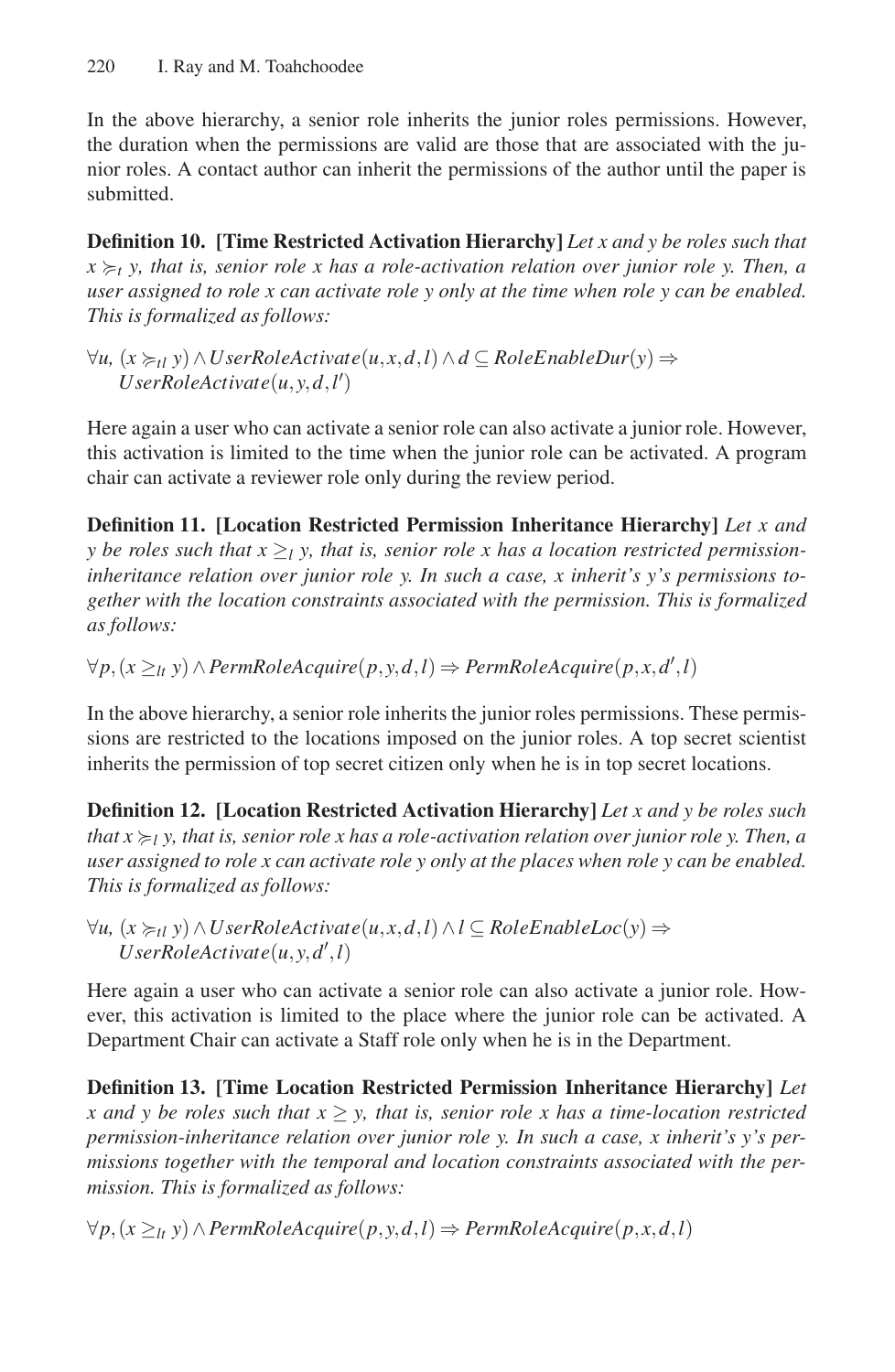In the above hierarchy, a senior role inherits the junior roles permissions. These permissions are restricted to time and locations imposed on the junior roles. Daytime doctor role inherits permission of daytime nurse role only when he is in the hospital during the daytime.

**Definition 14. [Time Location Restricted Activation Hierarchy]** *Let x and y be roles*  $such that x  $\succcurlyeq_{tl} y$ , that is, senior role x has a role-activation relation over junior role y.$ *Then, a user assigned to role x can activate role y only at the places and during the time when role y can be enabled. This is formalized as follows:*

 $\forall u, (x \succcurlyeq_l y) \land User$ *RoleActivate*(*u*,*x*,*d*,*l*)∧*d* ⊆ *RoleEnableDur*(*y*) ∧*l* ⊆ *RoleEnableLoc*(*y*) ⇒ *UserRoleActivate*(*u*,*y*,*d*,*l*)

Here again a user who can activate a senior role can also activate a junior role. However, this activation is limited to the time and place where the junior role can be activated. User who has a role of mobile user can activate the weekend mobile user role only if he/she is in the US during the weekend.

It is also possible for a senior role and a junior role to be related with both permission inheritance and activation hierarchies. In such a case, the application will choose the type of inheritance hierarchy and activation hierarchy needed.

## **6 Impact of Time and Location on Static Separation of Duties**

Separation of duties (SoD) enables the protection of the fraud that might be caused by the user [14]. SoD can be either static or dynamic. Static Separation of Duty (SSoD) comes in two varieties. First one is with respect to user role assignment. The second one is with respect to permission role assignment. In this case, the SoD is specified as a relation between roles. The idea is that the same user cannot be assigned to the same role. Due to the presence of temporal and spatial constraints, we can have different flavors of separation of duties – some that are constrained by temporal and spatial constraints and others that are not. In the following we describe the different separation of duty constraints.

**Definition 15. [Weak Form of SSoD - User Role Assignment]** *Let x and y be two roles such that*  $x \neq y$ ,  $x, y \in SSOD_w(ROLES)$  *if the following condition holds:* 

 $UserRoleAssign(u, x, d, l) \Rightarrow \neg$  *UserRoleAssign*(*u*, *y*,*d*,*l*)

The above definition says that a user *u* assigned to role *x* during time *d* and location *l* cannot be assigned to role *y* at the same time and location if *x* and *y* are related by *SSODw*. An example where this form is useful is that a user should not be assigned the audience role and mobile user role at the same time and location.

**Definition 16. [Strong Temporal Form of SSoD - User Role Assignment]** *Let x and y be two roles such that*  $x \neq y$ *.*  $(x, y) \in SSOD<sub>t</sub>(ROLES)$  *if the following condition holds:* 

 $UserRoleAssign(u, x, d, l)$  ⇒  $\neg$  (∃*d'* ⊆ *always* •  $UserRoleAssign(u, y, d', l)$ )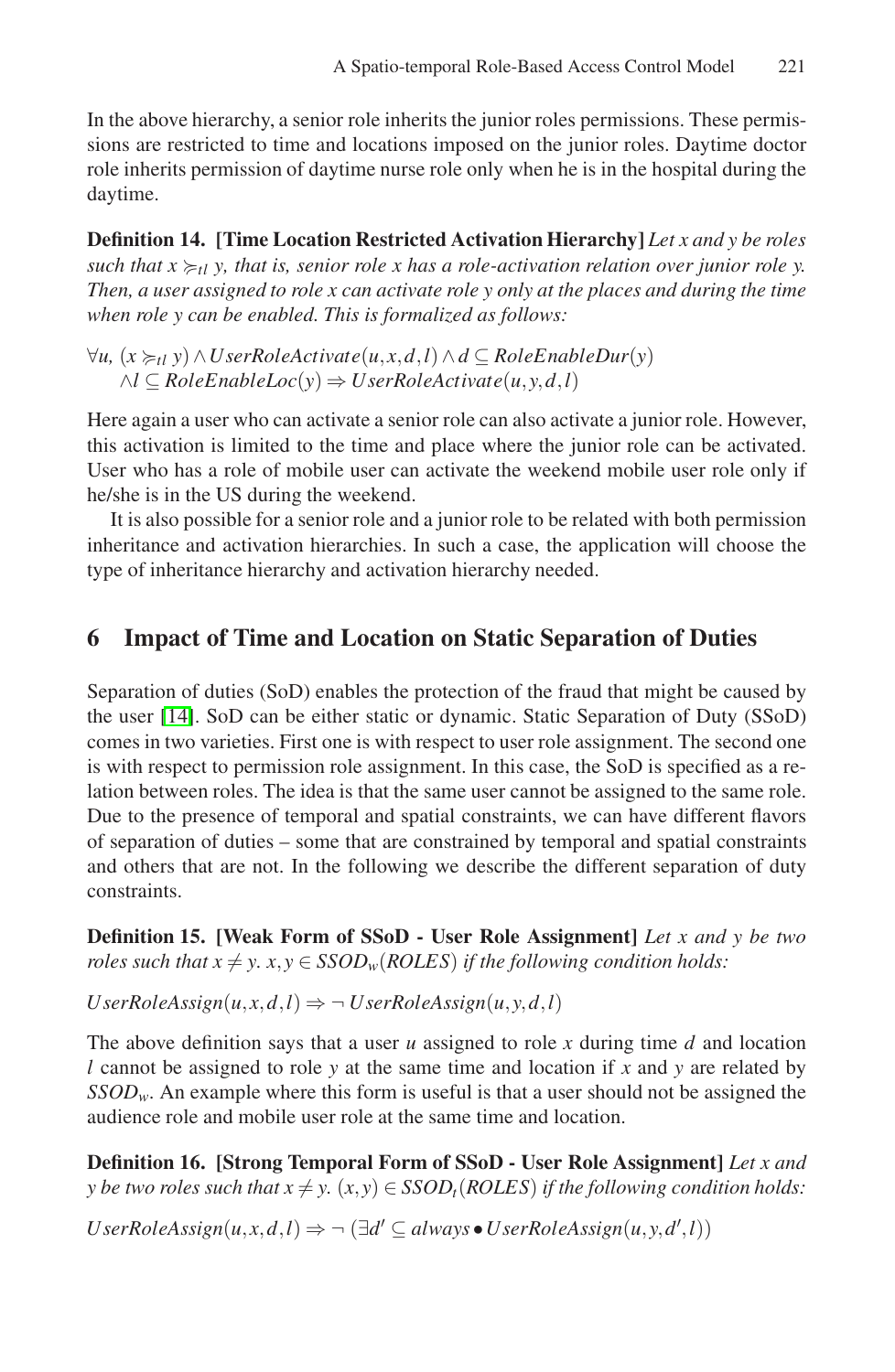The above definition says that a user *u* assigned to role *x* during time *d* and location *l* cannot be assigned to role *y* at any time in the same location if *x* and *y* are related by *SSODt*. The consultant for oil company *A* will never be assigned the role of consultant for oil company B in the same country.

**Definition 17. [Strong Spatial Form of SSoD - User Role Assignment]** *Let x and y be two roles such that*  $x \neq y$ *.*  $(x, y) \in SSOD<sub>l</sub>(ROLES)$  *if the following condition holds:* 

 $UserRoleAssign(u, x, d, l)$   $⇒$   $¬$   $(∃l' ⊆ universe ∘ UserRoleAssign(u, y, d, l'))$ 

The above definition says that a user *u* assigned to role *x* during time *d* and location *l*, he cannot be assigned to role *y* at the same time at any location if *x* and *y* are related by *SSODl*. A person cannot be assigned the roles of realtor and instructor at the same time.

**Definition 18. [Strong Form of SSoD - User Role Assignment]** *Let x and y be two roles such that*  $x \neq y$ *.*  $(x, y) \in SSOD<sub>s</sub>(ROLES)$  *if the following condition holds:* 

 $UserRoleAssign(u, x, d, l) ⇒ ¬ (∃l' ⊂ universe, ∃d' ⊆ always • *UserRoleAssign(u, y, d', l')*)$ 

The above definition says that a user *u* assigned to role *x* during time *d* and location *l*, he cannot be assigned to role *y* at any time or at any location if *x* and *y* are related by *SSODs*. The same employee cannot be assigned the roles of male and female employee at any given corporation.

We next consider the second form of static separation of duty that deals with permission role assignment. The idea is that the same role should not acquire conflicting permissions. The same manager should not make a request for funding as well as approve it.

**Definition 19. [Weak Form of SSoD - Permission Role Assignment]** *Let p and q be two permissions such that*  $p \neq q$ *.*  $(p,q) \in$  *SSOD\_PRA<sub>w</sub> if the following condition holds:* 

 $PermRoleAcquire(p, x, d, l) \Rightarrow \neg PermRoleAcquire(q, x, d, l)$ 

The above definition says that if permissions *p* and *q* are related through weak SSoD Permission Role Assignment and *x* has permission *p* at time *d* and location *l*, then *x* should not be given permission *q* at the same time and location.

**Definition 20. [Strong Temporal Form of SSoD - Permission Role Assignment]** *Let p* and *q* be two permissions such that  $p \neq q$ .  $(p,q) \in$  *SSOD\_PRA<sub>t</sub> if the following condition holds:*

 $PermRoleAcquire(p, x, d, l) \Rightarrow \neg (\exists d' \subseteq always \bullet PermRoleAcquire(q, x, d', l))$ 

The above definition says that if permissions *p* and *q* are related through strong temporal SSoD Permission Role Assignment and *x* has permission *p* at time *d* and location *l*, then *x* should not get permission *q* at any time in location *l*.

**Definition 21. [Strong Spatial Form of SSoD - Permission Role Assignment]** *Let p and q be two permissions such that*  $p \neq q$ *.*  $(p,q) \in$  *SSOD\_PRA<sub>t</sub> if the following condition holds:*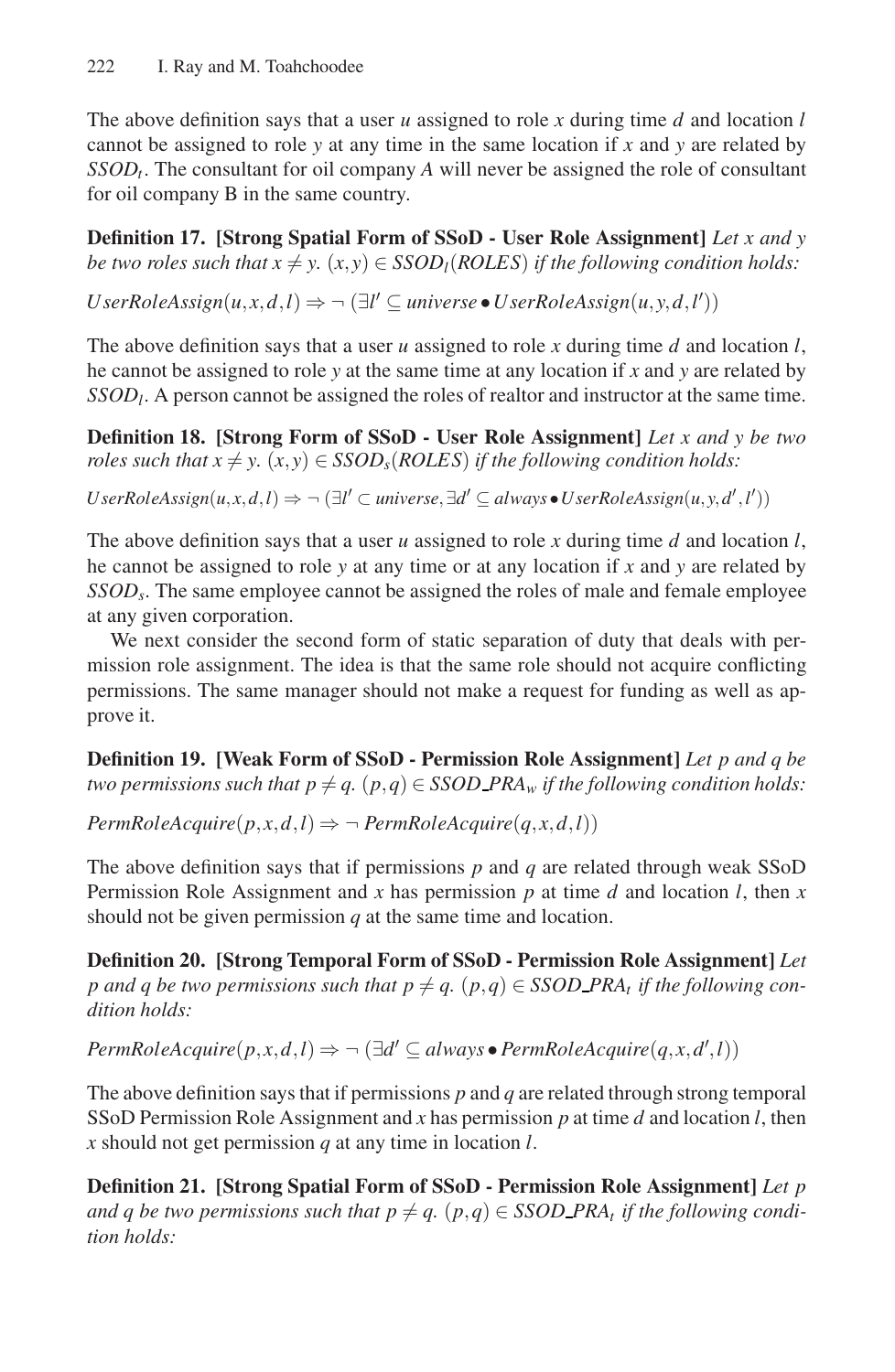$PermRoleAcquire(p, x, d, l) \Rightarrow \neg (\exists l' \subset universe \bullet PermRoleAcquire(q, x, d, l'))$ 

The above definition says that if permissions *p* and *q* are related through strong spatial SSoD Permission Role Assignment and *x* has permission *p* at time *d* and location *l*, then *x* should not be given permission *q* at the same time.

**Definition 22. [Strong Form of SSoD - Permission Role Assignment]** *Let p and q be two permissions such that*  $p \neq q$ *.*  $(p,q) \in SSOD\_PRA_s$  *if the following condition holds:* 

*PermRoleAcquire*( $p$ *,x*,*d*,*l*)  $⇒ ∩$  ( $\exists l' ⊂$  *universe*,  $\exists d' ⊆$  *always* • *PermRoleAcquire*( $q$ *,x*,*d'*,*l'*))

The above definition says that if permissions *p* and *q* are related through strong SSoD Permission Role Assignment, then the same role should never be given the two conflicting permissions.

# **7 Impact of Time and Location on Dynamic Separation of Duties**

Static separation of duty ensures that a user does not get assigned conflicting roles or a role is not assigned conflicting permissions. Dynamic separation of duty addresses the problem that a user is not able to activate conflicting roles during the same session.

**Definition 23.** [Weak Form of DSoD] *Let x and y be two roles such that*  $x \neq y$ *.*  $(x, y) \in$ *DSODs if the following condition holds:*

 $SessionRole(u, x, s, d, l) \Rightarrow \neg SessionRole(u, y, s, d, l)$ 

The above definition says that if roles *x* and *y* are related through weak DSoD and if user *u* has activated role *x* in some session *s* for duration *d* and location *l*, then *u* cannot activate role *y* during the same time and in the same location in session *s*. In the same session, a user can activate a sales assistant role and a customer role. However, both these roles should not be activated at the same time in the same location.

**Definition 24. [Strong Temporal Form of DSoD]** *Let x and y be two roles such that*  $x \neq y$ .  $(x, y) \in DSOD$  *if the following condition holds:* 

 $SessionRole(u, x, s, d, l) \Rightarrow \neg (\exists d' \subset always$ ,•*SessionRole* $(u, y, s, d', l)$ 

The above definition says that if roles *x* and *y* are related through strong temporal DSoD and if user *u* has activated role *x* in some session *s*, then *u* can never activate role *y* any time at the same location in the same session. In a teaching session in a classroom, a user cannot activate the the grader role once he has activated the student role.

**Definition 25. [Strong Spatial Form of DSoD]** *Let x and y be two roles such that*  $x \neq y$ .  $(x, y) \in DSOD_l$  *if the following condition holds:* 

 $SessionRole(u, x, s, d, l) \Rightarrow \neg (\exists l' \subseteq universe \bullet SessionRole(u, y, s, d, l'))$ 

The above definition says that if roles *x* and *y* are related through strong DSoD and if user *u* has activated role *x* in some session *s*, then *u* can never activate role *y* in session *s* during the same time in any location. If a user has activated the Graduate Teaching Assistant role in his office, he cannot activate the Lab Operator role at the same time.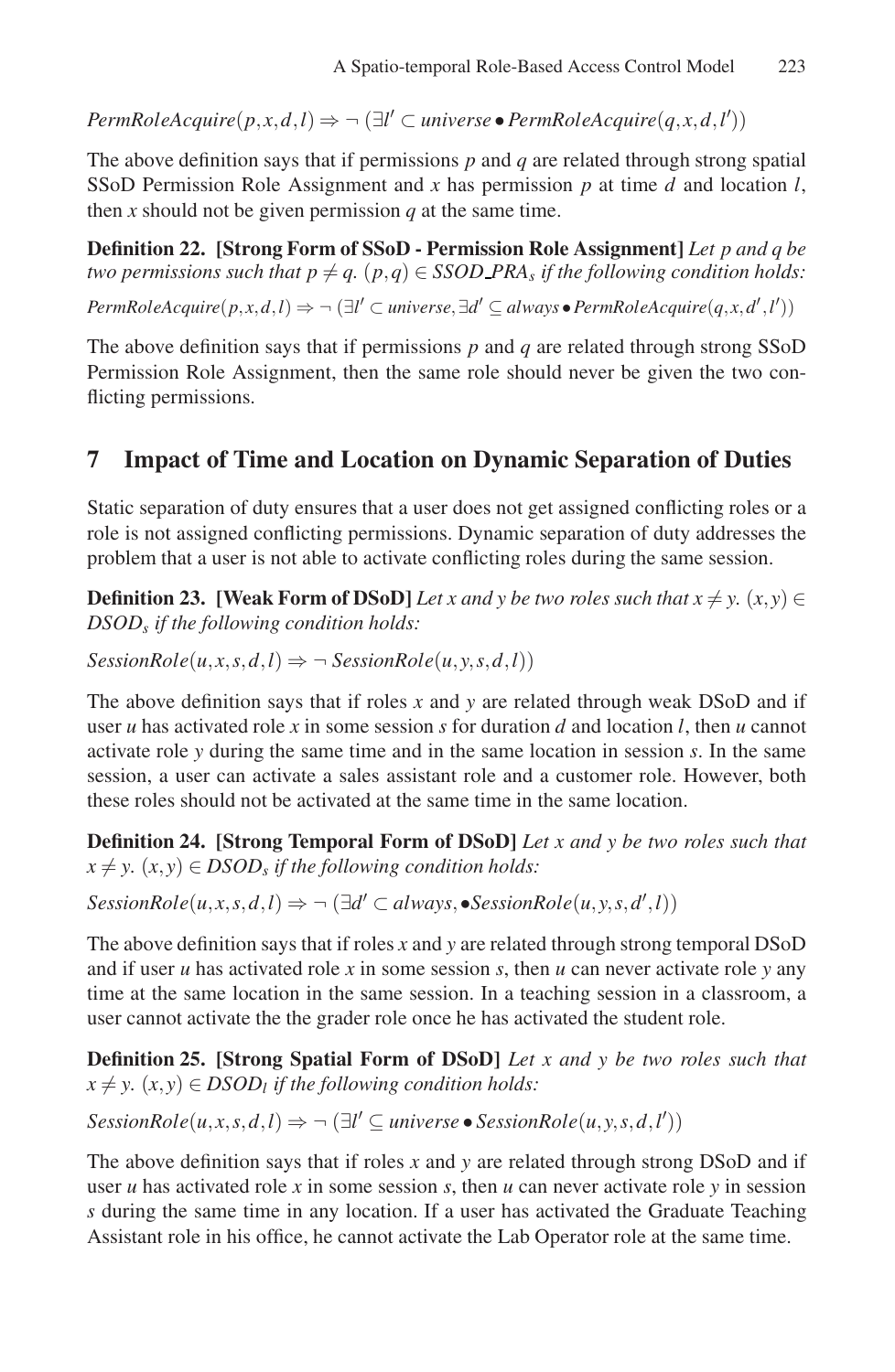**Definition 26.** [Strong Form of DSoD] *Let x and y be two roles such that*  $x \neq y$ *.*  $(x, y) \in$ *DSODs if the following condition holds:*

 $SessionRole(u, x, s, d, l) \Rightarrow \neg (\exists l' \subset universe, \exists d' \subseteq always \bullet SessionRole(u, y, s, d', l'))$ 

The above definition says that if roles *x* and *y* are related through strong DSoD and if user  $u$  has activated role  $x$  in some session  $s$ , then  $u$  can never activate role  $y$  in the same session. A user cannot be both an code developer and a code tester in the same session.

# <span id="page-13-0"></span>**8 Example Scenario**

*Example 1.* Consider the following access control policy of SECURE bank

- 1. The organization has five users: Tom, Leena, Diana, Nina and Sam.
- 2. The organization consists of six roles: teller, loan officer, daytime system operator, nighttime system operator, system operator manager, auditor
- 3. The teller can read and write teller files only from the teller booth during working hours, that is, 9:00AM - 6:00PM, Monday to Friday.
- 4. The loan officer can read and write loan files only from the loan office during working hours, that is, 9:00AM - 6:00PM, Monday to Friday.
- 5. The daytime system operator (DTSO) can backup any file from anywhere in the SECURE bank building during working hours, that is, 9:00AM - 6:00PM, Monday to Friday.
- 6. The nighttime system operator (NTSO) can backup and restore any file from anywhere in the SECURE bank building during nighttime shift, that is, 6:00PM - 9:00AM, Monday to Friday.
- 7. The system operator manager (SOM) rights consist of all rights from daytime system operator and night time system operator.
- 8. The auditor can audit teller files during the working hours.
- 9. The same person cannot be the teller and the auditor in the same session.
- 10. Teller files and loan files can be written during working hours only

We can represent the above access control policy using STRBAC.

- 1. *WorkingHours* =  $\{\{2, 3, 4, 5, 6\}$ . *Days* + 10.*Hours*  $\triangleright$  9.*Hours*}
- 2. *NightTime* = { ${2, 3, 4, 5, 6}$ *.Days* + 19*.Hours* > 14*.Hours*}
- 3. Set of Time Intervals = {*WorkingHours*,*NighTime*}
- 4. Set of locations = {*TellerBooth*,*LoanO f fice*,*ComputerRoom*,*Building*}
- 5. *Users* = {*Tom*,*Leena*,*Diana*,*Nina*,*Sam*}
- 6. *Roles* = {*Teller*,*LoanO f ficer*,*Auditor*,*DTSO*,*NTSO*,*SOM*}
- 7. *RoleEnable* = {(*Teller, WorkingHours, TellerBooth*), (*Loaner, WorkingHours, LoanerOffice*), (*DTSO, WorkingHours, Building*), (*NTSO, NightTime, Building*), (*SOM, AnyTime, Building*)}
- 8. *Permissions* consists of **–** *readTellerFile* = (*Read, TellerFile, AnyTime, TellerBooth, ComputerRoom*)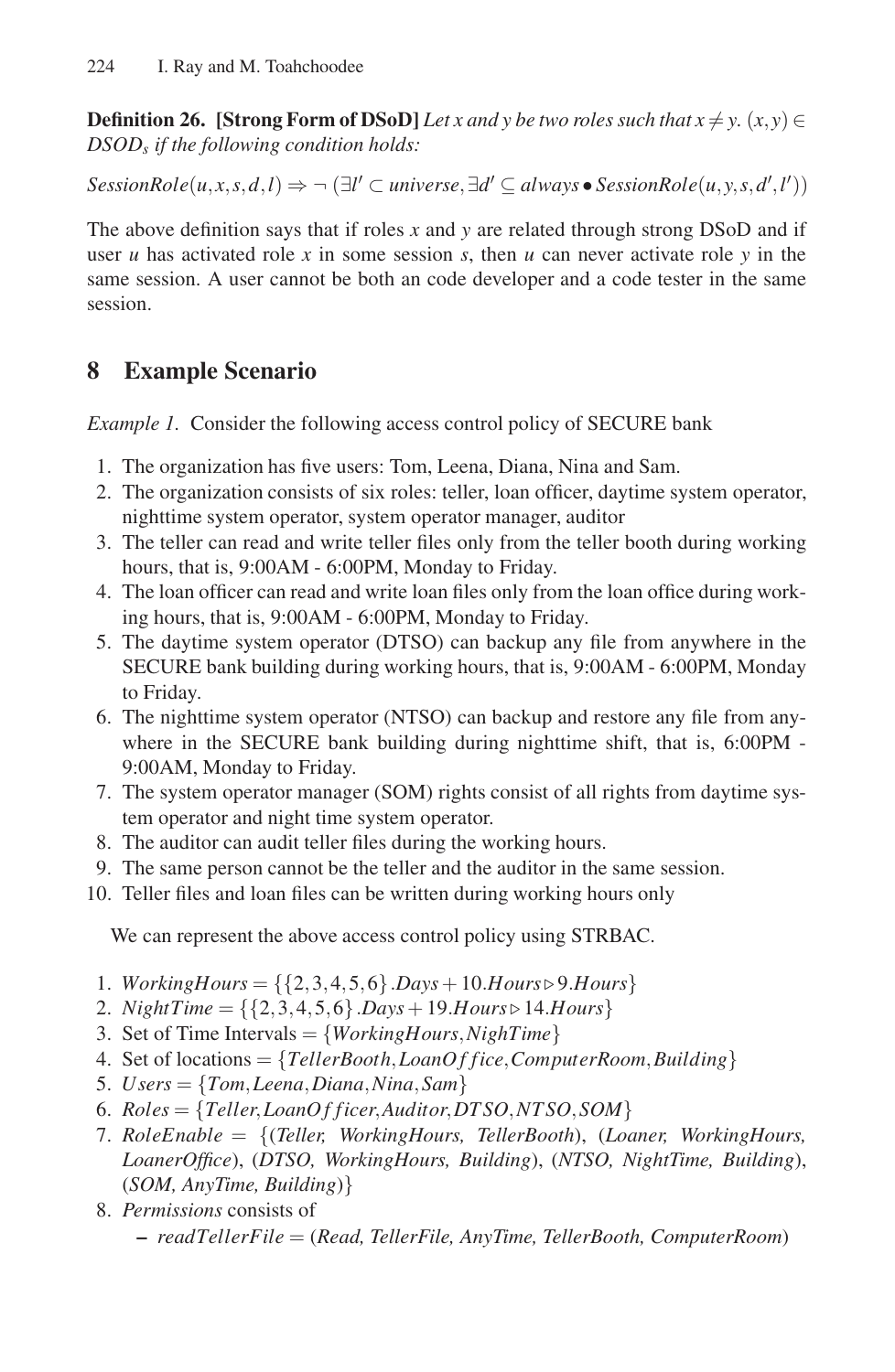- **–** *writeTellerFile* = (*Write, TellerFile, WorkingHours, TellerBooth, Computer-Room*)
- **–** *readLoanerFile* = (*Read, LoanerFile, AnyTime, LoanerOffice, Computer-Room*)
- **–** *writeLoanerFile* = (*Write, LoanerFile, WorkingHours, LoanerOffice, ComputerRoom*)
- **–** *WHBackupFile* = (*Backup, AllFile, WorkingHours, Anywhere, Computer-Room*)
- **–** *NT BackupFile* = (*Backup, AllFile, NightTime, Anywhere, ComputerRoom*)
- **–** *NT RestoreFile* = (*Restore, AllFile, NightTime, Anywhere, ComputerRoom*)
- 9. *UserAssignment* = {(*Tom, Teller*), (*Leena, Loaner*), (*Diana, DTSO*), (*Nina, NTSO*), (*Sam, SOM*)}
- 10. *PermAssign* = {(*Teller, readTellerFile*), (*Teller, writeTellerFile*), (*Loaner, read-LoanerFile*), (*Loaner, writeLoanerFile*), (*DTSO, WHBackupFile*), (*NTSO, NTBack-File*), (*NTSO, NTRestoreFile*)}
- 11. Role hierarchy  $RH = (SOM \succsim_{s,tl} DTSO) \wedge (SOM \succsim_{s,tl} NTSO)$
- 12.  $DSOD_s = (Teller, Auditor)$

This is just one possible way to model the requirements. Other models are possible as well.

### **9 Conclusion and Future Work**

Traditional access control models do not take into account environmental factors before making access decisions. Such models may not be suitable for pervasive computing applications. Towards this end, we proposed a spatio-temporal role based access control model. We identified the entities and relations in RBAC and investigated their dependence on location and time. This dependency necessitates changes in the invariants and the operations of RBAC. The behavior of the model is formalized using constraints.

A lot of work remains to be done. One is the analysis of the model. We have proposed many different constraints. We need to understand the interaction of these constraints and the different types of relationships between them. Specifically, we are interested in finding conflicts and redundancies among the constraint specification. Such analysis is needed before our model can be used for real world applications. We plan to investigate how to automate this analysis. We also plan to implement our model. We need to investigate how to store location and temporal information and how to automatically detect role allocation and enabling using triggers. Once we have an implementation, we validate our model using some prototype application.

#### **Acknowledgement**

This work was supported in part by AFOSR under contract number FA9550-07-1-0042.